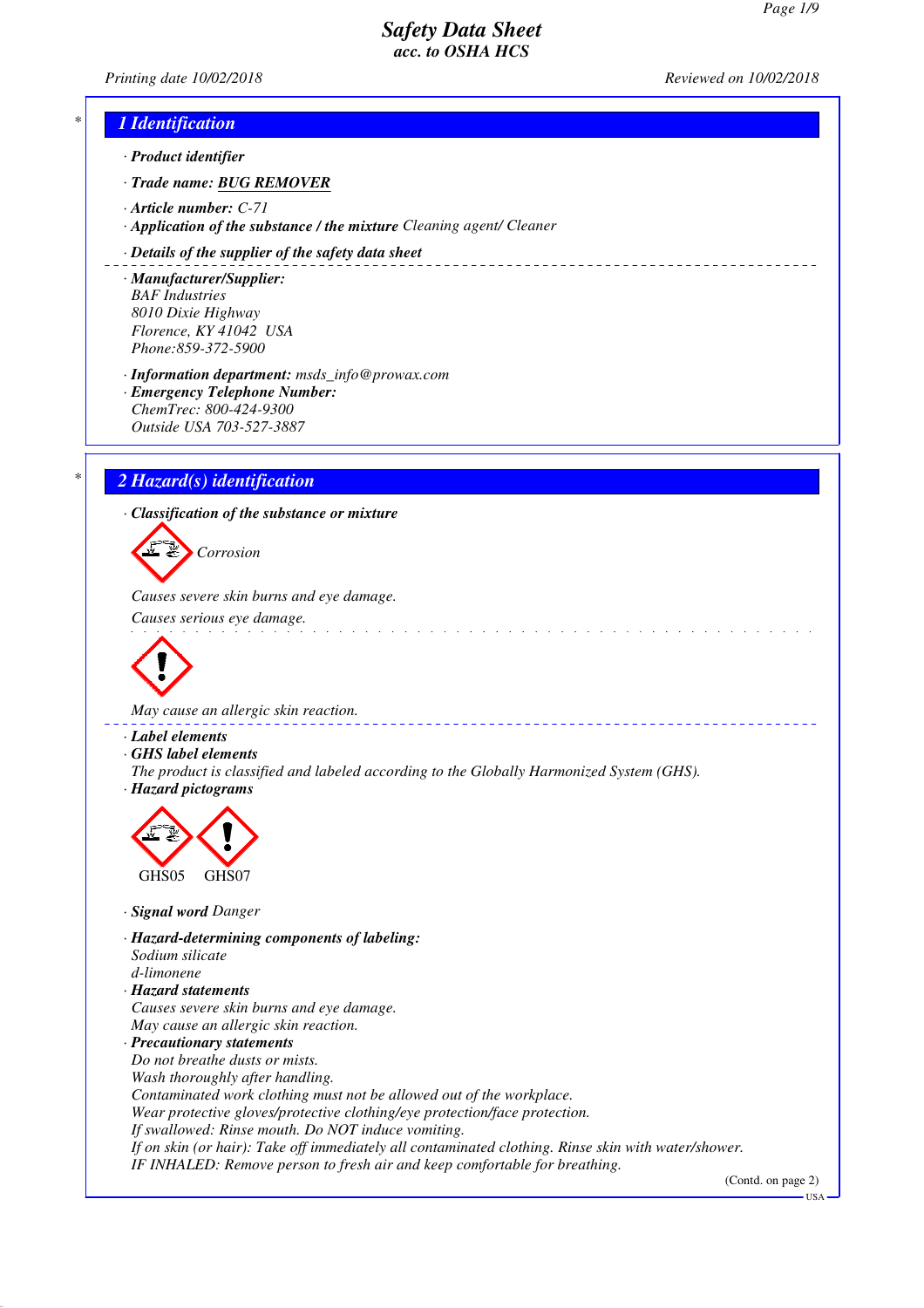*Printing date 10/02/2018 Reviewed on 10/02/2018*

#### *Trade name: BUG REMOVER*

(Contd. of page 1) *If in eyes: Rinse cautiously with water for several minutes. Remove contact lenses, if present and easy to do. Continue rinsing.*

*Immediately call a poison center/doctor.*

*Specific treatment (see on this label).*

*If skin irritation or rash occurs: Get medical advice/attention.*

*Wash contaminated clothing before reuse. Store locked up.*

*Dispose of contents/container in accordance with local/regional/national/international regulations.*

*· Other hazards*

*· Results of PBT and vPvB assessment*

*· PBT: Not applicable.*

*· vPvB: Not applicable.*

### *\* 3 Composition/information on ingredients*

*· Chemical characterization: Mixtures*

*· Description: Mixture of the substances listed below with nonhazardous additions.*

*· Dangerous components:*

|                          | $111-76-2$ 2-butoxyethanol  | $12.5 - 10\%$ . |
|--------------------------|-----------------------------|-----------------|
|                          | $d$ -limonene               | $12.5 - 10\%$   |
|                          | $6834-92-0$ Sodium silicate | $\leq 2.5\%$    |
| $127087-87-0$ surfactant |                             | $\leq 2.5\%$    |

### *\* 4 First-aid measures*

*· Description of first aid measures*

- *· General information: Immediately remove any clothing soiled by the product.*
- *· After inhalation:*

*Supply fresh air and to be sure call for a doctor.*

- *In case of unconsciousness place patient stably in side position for transportation.*
- *· After skin contact: Immediately wash with water and soap and rinse thoroughly.*
- *· After eye contact: Rinse opened eye for several minutes under running water. Then consult a doctor.*
- *· After swallowing: Drink copious amounts of water and provide fresh air. Immediately call a doctor.*
- *· Information for doctor:*
- *· Most important symptoms and effects, both acute and delayed No further relevant information available.*

*· Indication of any immediate medical attention and special treatment needed*

*No further relevant information available.*

## *\* 5 Fire-fighting measures*

- *· Extinguishing media*
- *· Suitable extinguishing agents: Use fire fighting measures that suit the environment.*
- *· Special hazards arising from the substance or mixture*
- *During heating or in case of fire poisonous gases are produced.*
- *· Advice for firefighters*
- *· Protective equipment: Mouth respiratory protective device.*

### *\* 6 Accidental release measures*

*· Personal precautions, protective equipment and emergency procedures Mount respiratory protective device.*

*Wear protective equipment. Keep unprotected persons away.*

*· Environmental precautions: Do not allow to enter sewers/ surface or ground water.*

(Contd. on page 3)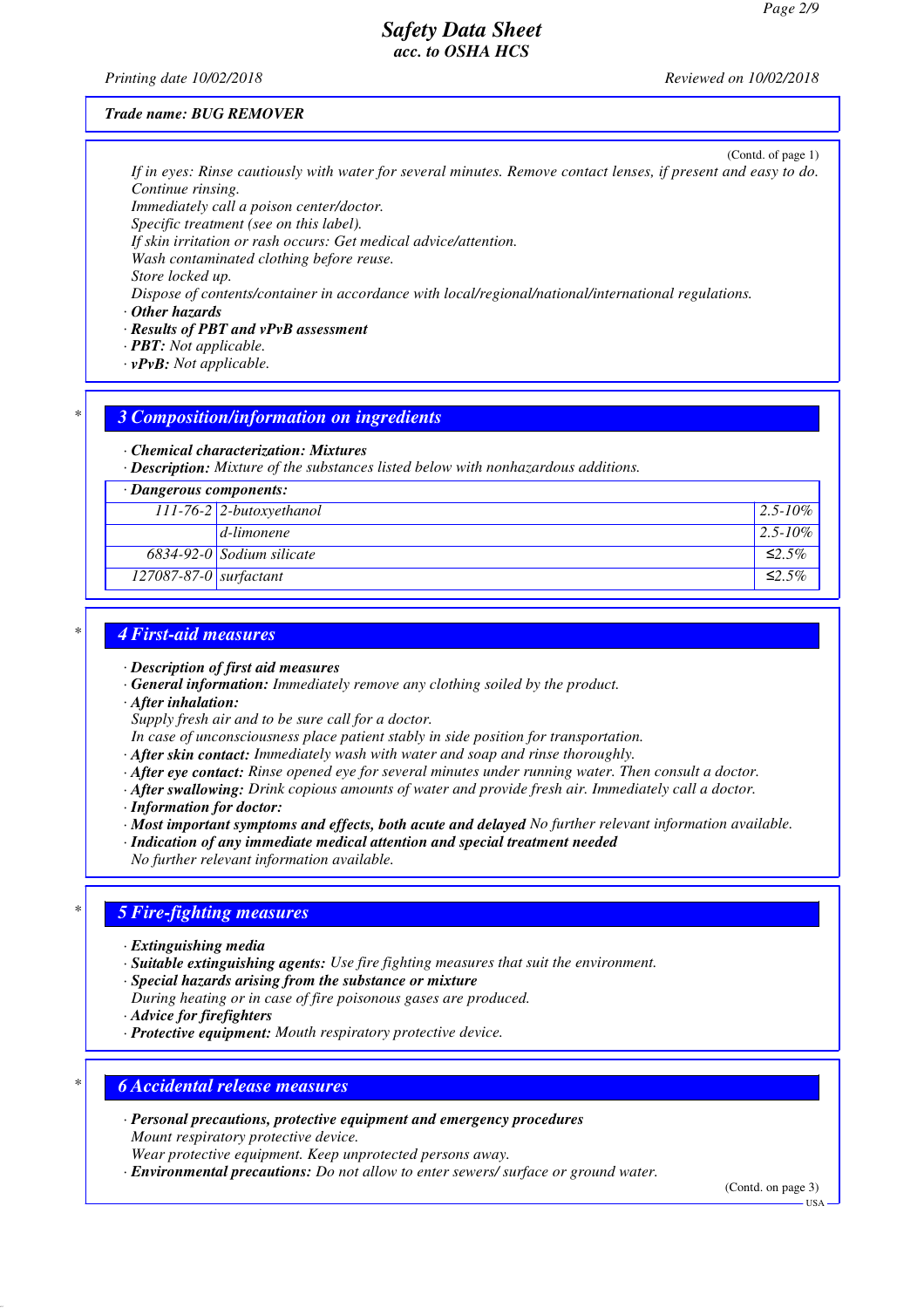*Printing date 10/02/2018 Reviewed on 10/02/2018*

#### *Trade name: BUG REMOVER*

*Use neutralizing agent. Dispose contaminated material as waste according to item 13. Ensure adequate ventilation. · Reference to other sections See Section 7 for information on safe handling. See Section 8 for information on personal protection equipment. See Section 13 for disposal information. \* 7 Handling and storage · Handling: · Precautions for safe handling Ensure good ventilation/exhaustion at the workplace. Prevent formation of aerosols. · Information about protection against explosions and fires: Keep respiratory protective device available.*

*Absorb with liquid-binding material (sand, diatomite, acid binders, universal binders, sawdust).*

*· Conditions for safe storage, including any incompatibilities*

*· Methods and material for containment and cleaning up:*

*· Storage:*

*· Requirements to be met by storerooms and receptacles: No special requirements.*

*· Information about storage in one common storage facility: Not required.*

*· Further information about storage conditions: Keep receptacle tightly sealed.*

*· Specific end use(s) No further relevant information available.*

*\* 8 Exposure controls/personal protection*

*· Additional information about design of technical systems: No further data; see item 7.*

*· Control parameters*

*· Components with limit values that require monitoring at the workplace:*

*The following constituent is the only constituent of the product which has a PEL, TLV or other recommended exposure limit.*

*At this time, the other constituents have no known exposure limits.*

*111-76-2 2-butoxyethanol*

*PEL Long-term value: 240 mg/m³, 50 ppm Skin*

- *REL Long-term value: 24 mg/m³, 5 ppm Skin*
- *TLV Long-term value: 97 mg/m³, 20 ppm BEI*

*· Ingredients with biological limit values:*

*111-76-2 2-butoxyethanol*

*BEI 200 mg/g creatinine*

*Medium: urine*

*Time: end of shift*

*Parameter: Butoxyacetic acid with hydrolysis*

*· Additional information: The lists that were valid during the creation were used as basis.*

*· Exposure controls*

*· Personal protective equipment:*

- *· General protective and hygienic measures:*
- *Keep away from foodstuffs, beverages and feed. Immediately remove all soiled and contaminated clothing. Wash hands before breaks and at the end of work.*

*Avoid contact with the eyes.*

(Contd. on page 4)

(Contd. of page 2)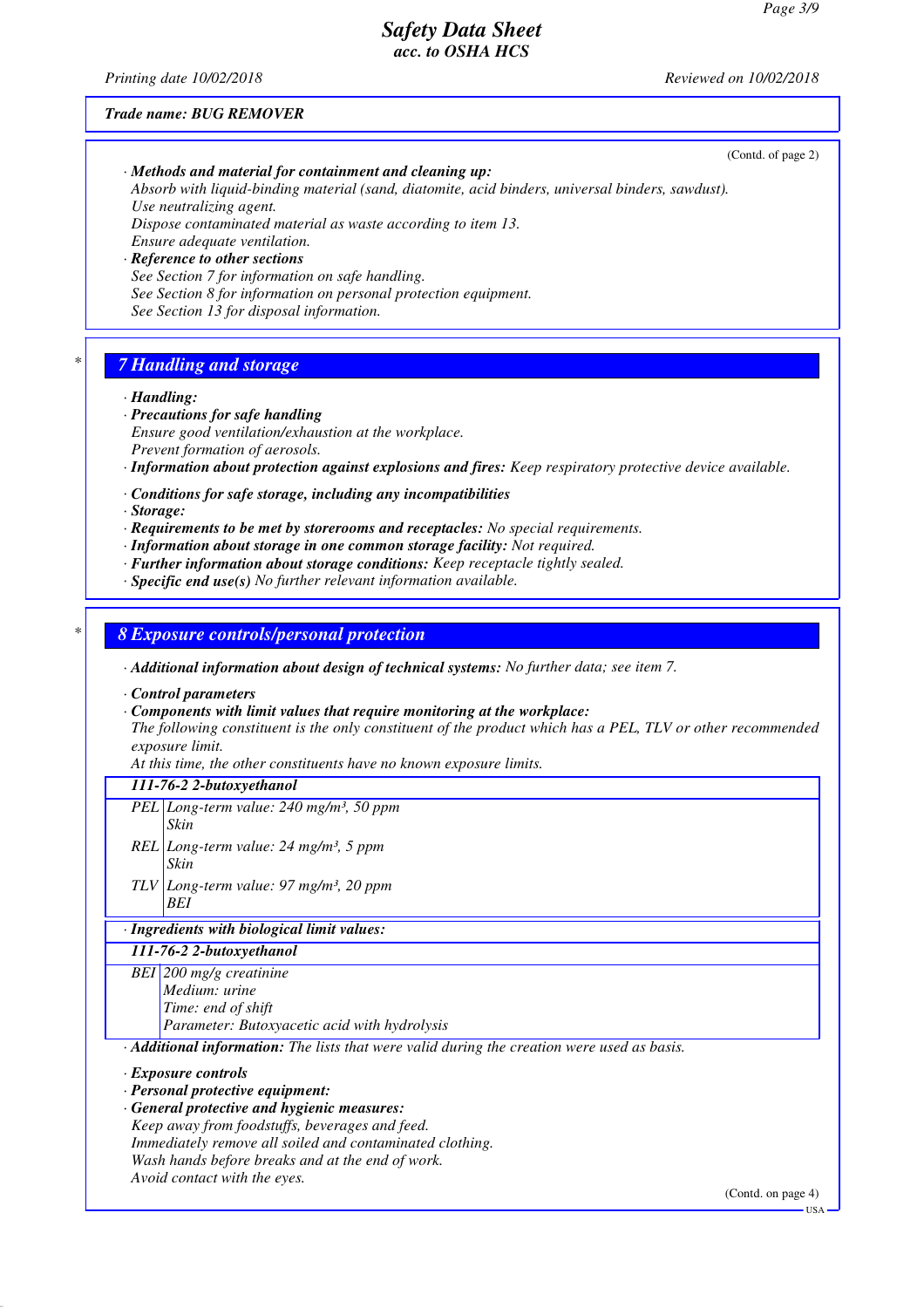*Printing date 10/02/2018 Reviewed on 10/02/2018*

#### *Trade name: BUG REMOVER*

(Contd. of page 3)

#### *Avoid contact with the eyes and skin.*

### *· Breathing equipment:*

*In case of brief exposure or low pollution use respiratory filter device. In case of intensive or longer exposure use respiratory protective device that is independent of circulating air.*

### *· Protection of hands:*



*Protective gloves*

*The glove material has to be impermeable and resistant to the product/ the substance/ the preparation. Due to missing tests no recommendation to the glove material can be given for the product/ the preparation/ the chemical mixture.*

*Selection of the glove material on consideration of the penetration times, rates of diffusion and the degradation*

*· Material of gloves*

*The selection of the suitable gloves does not only depend on the material, but also on further marks of quality and varies from manufacturer to manufacturer. As the product is a preparation of several substances, the resistance of the glove material can not be calculated in advance and has therefore to be checked prior to the application.*

#### *· Penetration time of glove material*

*The exact break through time has to be found out by the manufacturer of the protective gloves and has to be observed.*

*· Eye protection:*



*Tightly sealed goggles*

# *\* 9 Physical and chemical properties*

| · Information on basic physical and chemical properties |                                               |  |
|---------------------------------------------------------|-----------------------------------------------|--|
| <b>General Information</b><br>$\cdot$ Appearance:       |                                               |  |
| Form:                                                   | Liquid                                        |  |
| Color:                                                  | Light yellow                                  |  |
| $\cdot$ Odor:                                           | Solvent-like                                  |  |
| $\cdot$ Odor threshold:                                 | Not determined.                               |  |
| $\cdot$ pH-value at 20 $\degree$ C (68 $\degree$ F):    | 12                                            |  |
| $\cdot$ Change in condition                             |                                               |  |
| <b>Melting point/Melting range:</b>                     | Undetermined.                                 |  |
| <b>Boiling point/Boiling range:</b>                     | 100 °C (212 °F)                               |  |
| · Flash point:                                          | Not applicable.                               |  |
| · Flammability (solid, gaseous):                        | Not applicable.                               |  |
| · Decomposition temperature:                            | Not determined.                               |  |
| $\cdot$ Auto igniting:                                  | Product is not selfigniting.                  |  |
| · Danger of explosion:                                  | Product does not present an explosion hazard. |  |
| $\cdot$ Explosion limits:                               |                                               |  |
| Lower:                                                  | Not determined.                               |  |
| <b>Upper:</b>                                           | Not determined.                               |  |
| $\cdot$ Vapor pressure at 20 °C (68 °F):                | 23 hPa (17.3 mm Hg)                           |  |
| $\cdot$ Density at 20 $\degree$ C (68 $\degree$ F):     | $1.0305$ g/cm <sup>3</sup> (8.5995 lbs/gal)   |  |
|                                                         | $(Contd)$ on nogo $5$ )                       |  |

(Contd. on page 5)

USA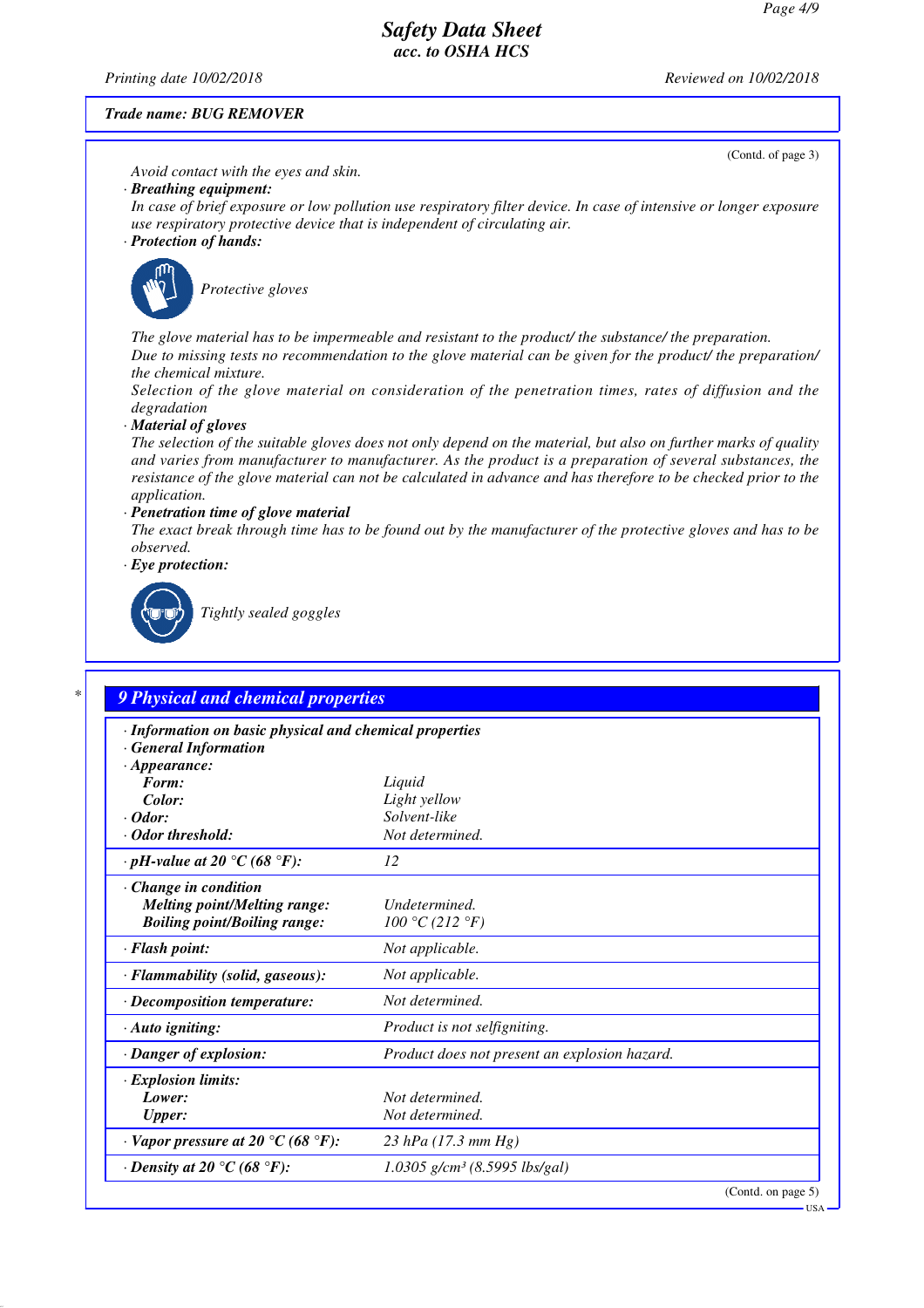USA

# *Safety Data Sheet acc. to OSHA HCS*

*Printing date 10/02/2018 Reviewed on 10/02/2018*

*Trade name: BUG REMOVER*

|                                                            | (Contd. of page 4)                         |  |  |  |
|------------------------------------------------------------|--------------------------------------------|--|--|--|
| $\cdot$ Relative density                                   | Not determined.                            |  |  |  |
| · Vapor density                                            | Not determined.                            |  |  |  |
| $\cdot$ Evaporation rate                                   | Not determined.                            |  |  |  |
| · Solubility in / Miscibility with                         |                                            |  |  |  |
| Water:                                                     | Not miscible or difficult to mix.          |  |  |  |
| · Partition coefficient (n-octanol/water): Not determined. |                                            |  |  |  |
| $\cdot$ Viscosity:                                         |                                            |  |  |  |
| Dynamic:                                                   | Not determined                             |  |  |  |
| Kinematic at 40 °C (104 °F):                               | $\langle 20.5 \, \text{mm}^2/\text{s}$     |  |  |  |
| · Solvent content:                                         |                                            |  |  |  |
| Organic solvents:                                          | $7.0 \%$                                   |  |  |  |
| Water:                                                     | 86.6%                                      |  |  |  |
| <b>VOC</b> content:                                        | $7.00\%$                                   |  |  |  |
| Solids content:                                            | 6.2%                                       |  |  |  |
| $\cdot$ Other information                                  | No further relevant information available. |  |  |  |

### *\* 10 Stability and reactivity*

*· Reactivity No further relevant information available.*

*· Chemical stability*

*· Thermal decomposition / conditions to be avoided: No decomposition if used according to specifications.*

- *· Possibility of hazardous reactions No dangerous reactions known.*
- *· Conditions to avoid No further relevant information available.*
- *· Incompatible materials: No further relevant information available.*
- *· Hazardous decomposition products: No dangerous decomposition products known.*

## *\* 11 Toxicological information*

*· Information on toxicological effects*

*· Acute toxicity:*

*· LD/LC50 values that are relevant for classification:*

#### *d-limonene*

*Oral LD50 4,400 mg/kg (rat)*

*· Primary irritant effect:*

*· on the skin: Caustic effect on skin and mucous membranes.*

*· on the eye:*

*Strong caustic effect.*

*Strong irritant with the danger of severe eye injury.*

*· Sensitization: Sensitization possible through skin contact.*

*· Additional toxicological information:*

*The product shows the following dangers according to internally approved calculation methods for preparations:*

*Corrosive*

*Irritant*

*Swallowing will lead to a strong caustic effect on mouth and throat and to the danger of perforation of esophagus and stomach.*

| Carcinogenic categories                              |                       |
|------------------------------------------------------|-----------------------|
| · IARC (International Agency for Research on Cancer) |                       |
| $111-76-2$ 2-butoxyethanol                           |                       |
| d-limonene                                           |                       |
|                                                      | (Contd. on page $6$ ) |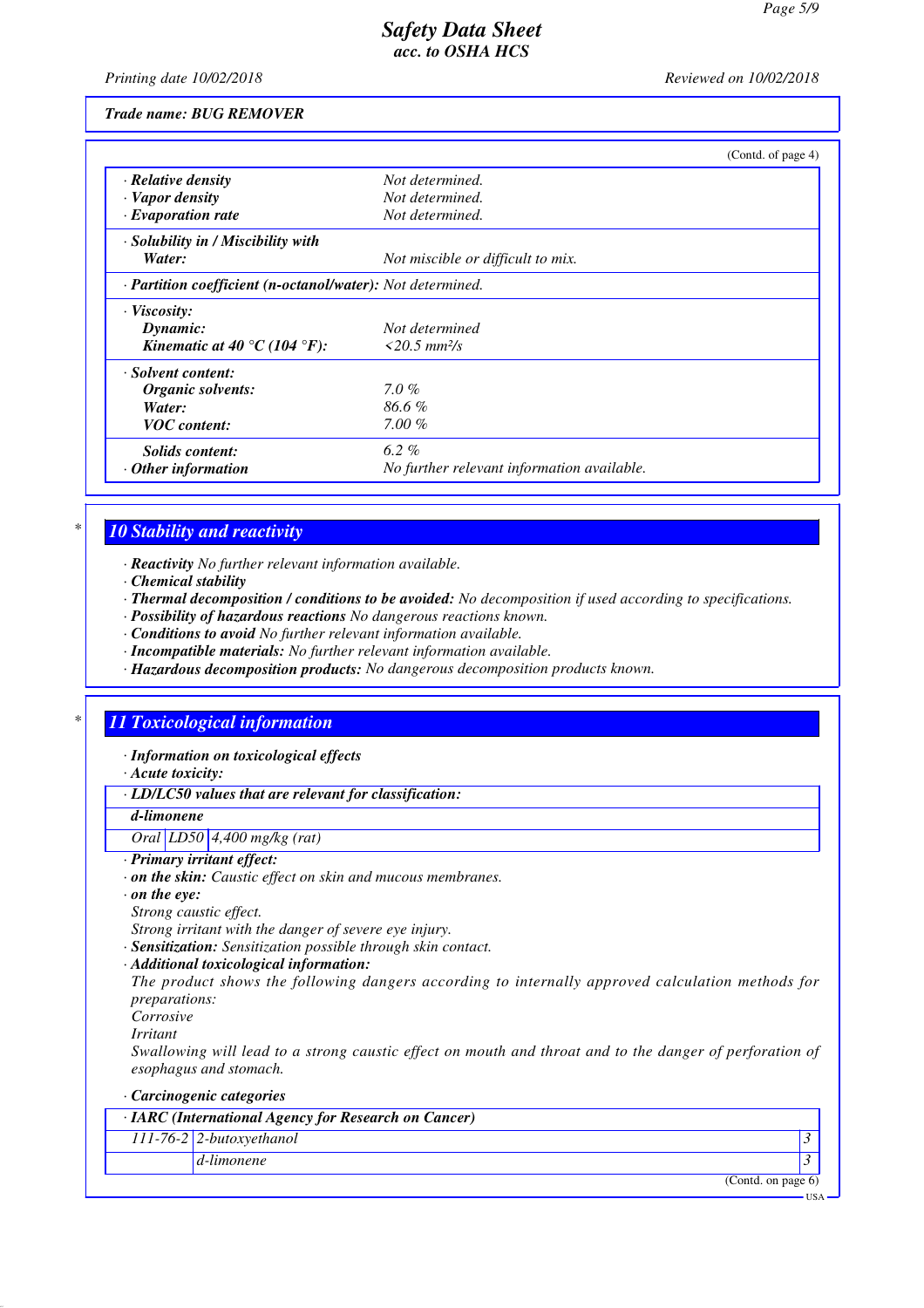*Printing date 10/02/2018 Reviewed on 10/02/2018*

*Trade name: BUG REMOVER*

(Contd. of page 5)

# *· NTP (National Toxicology Program)*

# *None of the ingredients is listed.*

### *· OSHA-Ca (Occupational Safety & Health Administration)*

*None of the ingredients is listed.*

### *\* 12 Ecological information*

#### *· Toxicity*

- *· Aquatic toxicity: No further relevant information available.*
- *· Persistence and degradability No further relevant information available.*
- *· Behavior in environmental systems:*
- *· Bioaccumulative potential No further relevant information available.*
- *· Mobility in soil No further relevant information available.*
- *· Additional ecological information:*
- *· General notes:*

*Water hazard class 1 (Self-assessment): slightly hazardous for water*

*Do not allow undiluted product or large quantities of it to reach ground water, water course or sewage system.*

*Must not reach bodies of water or drainage ditch undiluted or unneutralized.*

*Rinse off of bigger amounts into drains or the aquatic environment may lead to increased pH-values. A high pH-value harms aquatic organisms. In the dilution of the use-level the pH-value is considerably reduced, so that after the use of the product the aqueous waste, emptied into drains, is only low water-dangerous.*

- *· Results of PBT and vPvB assessment*
- *· PBT: Not applicable.*
- *· vPvB: Not applicable.*
- *· Other adverse effects No further relevant information available.*

# *\* 13 Disposal considerations*

- *· Waste treatment methods*
- *· Recommendation:*

*Must not be disposed of together with household garbage. Do not allow product to reach sewage system.*

- *· Uncleaned packagings:*
- *· Recommendation: Disposal must be made according to official regulations.*

| $\cdot$ UN-Number               |                                                                                                       |
|---------------------------------|-------------------------------------------------------------------------------------------------------|
| $\cdot$ <i>DOT</i>              | Void                                                                                                  |
| · ADR, IMDG, IATA               | <b>UN3082</b>                                                                                         |
| $\cdot$ UN proper shipping name |                                                                                                       |
| $\cdot$ DOT                     | Void                                                                                                  |
| $\cdot$ ADR                     | 3082 Environmentally hazardous substances, liquid, n.o.s. $((R)-$<br>$p$ -mentha-1,8-diene)           |
| $\cdot$ IMDG                    | ENVIRONMENTALLY HAZARDOUS SUBSTANCE, LIQUID,<br>$N.O.S.$ ((R)-p-mentha-1,8-diene, surfactant), MARINE |
| $\cdot$ JATA                    | <b>POLLUTANT</b><br>ENVIRONMENTALLY HAZARDOUS SUBSTANCE, LIQUID,<br>$N.O.S.$ ((R)-p-mentha-1,8-diene) |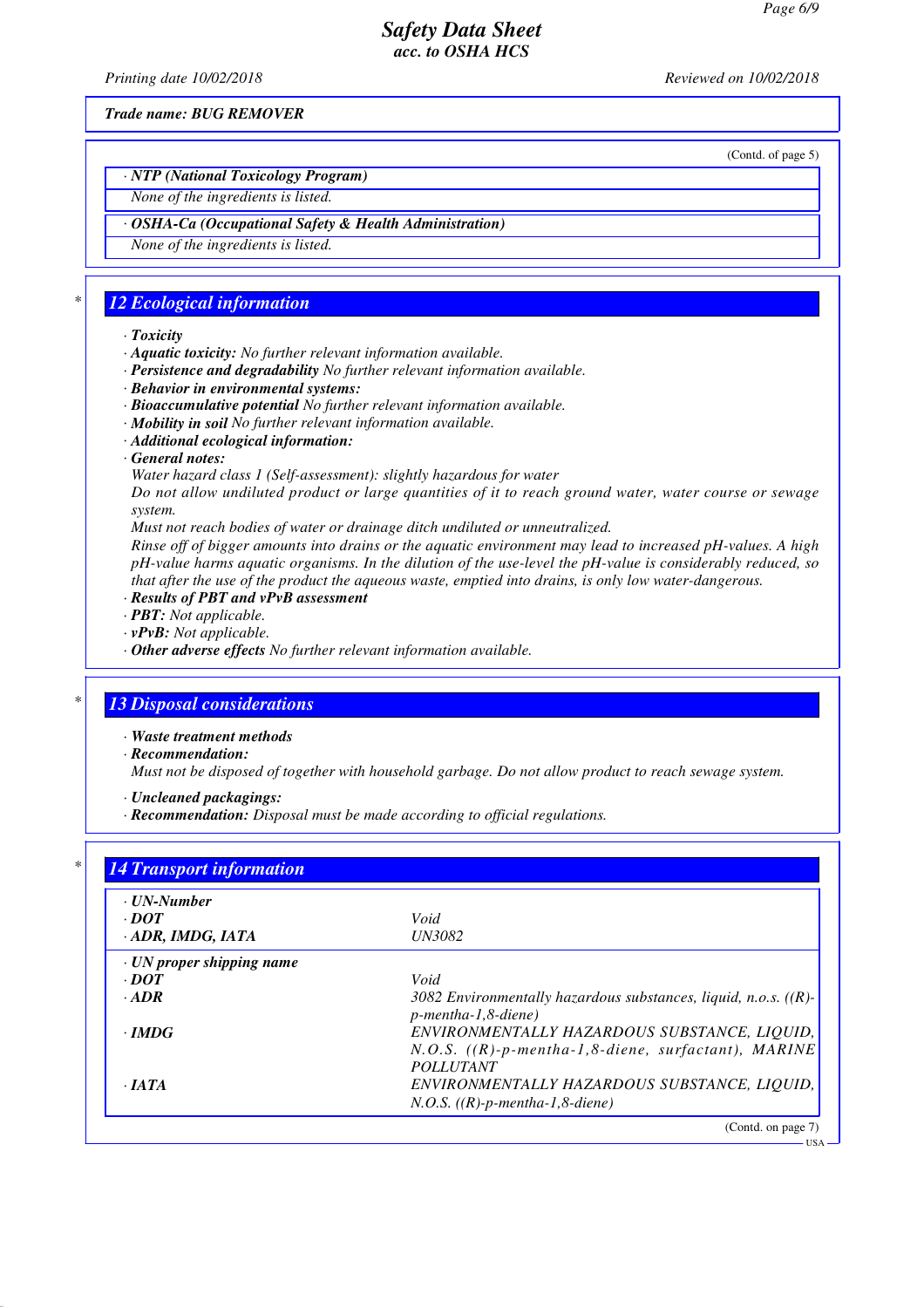*Printing date 10/02/2018 Reviewed on 10/02/2018*

*Trade name: BUG REMOVER*

|                                                                                     | (Contd. of page 6)                                                                                   |
|-------------------------------------------------------------------------------------|------------------------------------------------------------------------------------------------------|
| · Transport hazard class(es)                                                        |                                                                                                      |
| $\cdot$ DOT                                                                         |                                                                                                      |
| $\cdot$ Class                                                                       | Void                                                                                                 |
| · ADR, IMDG, IATA                                                                   |                                                                                                      |
|                                                                                     |                                                                                                      |
| · Class                                                                             | 9 Miscellaneous dangerous substances and articles                                                    |
| · Label                                                                             | 9                                                                                                    |
| · Packing group                                                                     |                                                                                                      |
| $\cdot$ DOT                                                                         | Void                                                                                                 |
| · ADR, IMDG, IATA                                                                   | Ш                                                                                                    |
| · Environmental hazards:                                                            | Product contains environmentally hazardous substances: $(R)-p-$<br>mentha-1,8-diene                  |
| $\cdot$ Marine pollutant:                                                           | Yes<br>Symbol (fish and tree)                                                                        |
| · Special marking (ADR):                                                            | Symbol (fish and tree)                                                                               |
| $\cdot$ Special marking (IATA):                                                     | Symbol (fish and tree)                                                                               |
| · Special precautions for user                                                      | Warning: Miscellaneous dangerous substances and articles                                             |
| · Danger code (Kemler):                                                             | 90                                                                                                   |
| · EMS Number:                                                                       | $F-A, S-F$                                                                                           |
| · Stowage Category                                                                  | A                                                                                                    |
| · Transport in bulk according to Annex II of<br><b>MARPOL73/78 and the IBC Code</b> | Not applicable.                                                                                      |
|                                                                                     |                                                                                                      |
| · Transport/Additional information:                                                 |                                                                                                      |
| $-ADR$                                                                              |                                                                                                      |
| $\cdot$ Excepted quantities (EQ)                                                    | Code: E1                                                                                             |
|                                                                                     | Maximum net quantity per inner packaging: 30 ml<br>Maximum net quantity per outer packaging: 1000 ml |
|                                                                                     |                                                                                                      |
| $\cdot$ IMDG                                                                        |                                                                                                      |
| $\cdot$ Limited quantities (LQ)                                                     | 5L<br>Code: El                                                                                       |
| $\cdot$ Excepted quantities (EQ)                                                    | Maximum net quantity per inner packaging: 30 ml                                                      |
|                                                                                     | Maximum net quantity per outer packaging: 1000 ml                                                    |
|                                                                                     | UN 3082 ENVIRONMENTALLY HAZARDOUS SUBSTANCES.                                                        |
| · UN "Model Regulation":                                                            | LIQUID, N.O.S. $((R)-P-MENTHA-1,8-DIENE)$ , 9, III                                                   |

# *\* 15 Regulatory information*

*· Safety, health and environmental regulations/legislation specific for the substance or mixture*

*· Sara*

*· Section 355 (extremely hazardous substances):*

*None of the ingredients is listed.*

*· Section 313 (Specific toxic chemical listings):*

*111-76-2 2-butoxyethanol*

*7758-29-4 pentasodium triphosphate*

*· TSCA (Toxic Substances Control Act) All ingredients are listed*

(Contd. on page 8)

 $-<sup>1</sup>$ ISA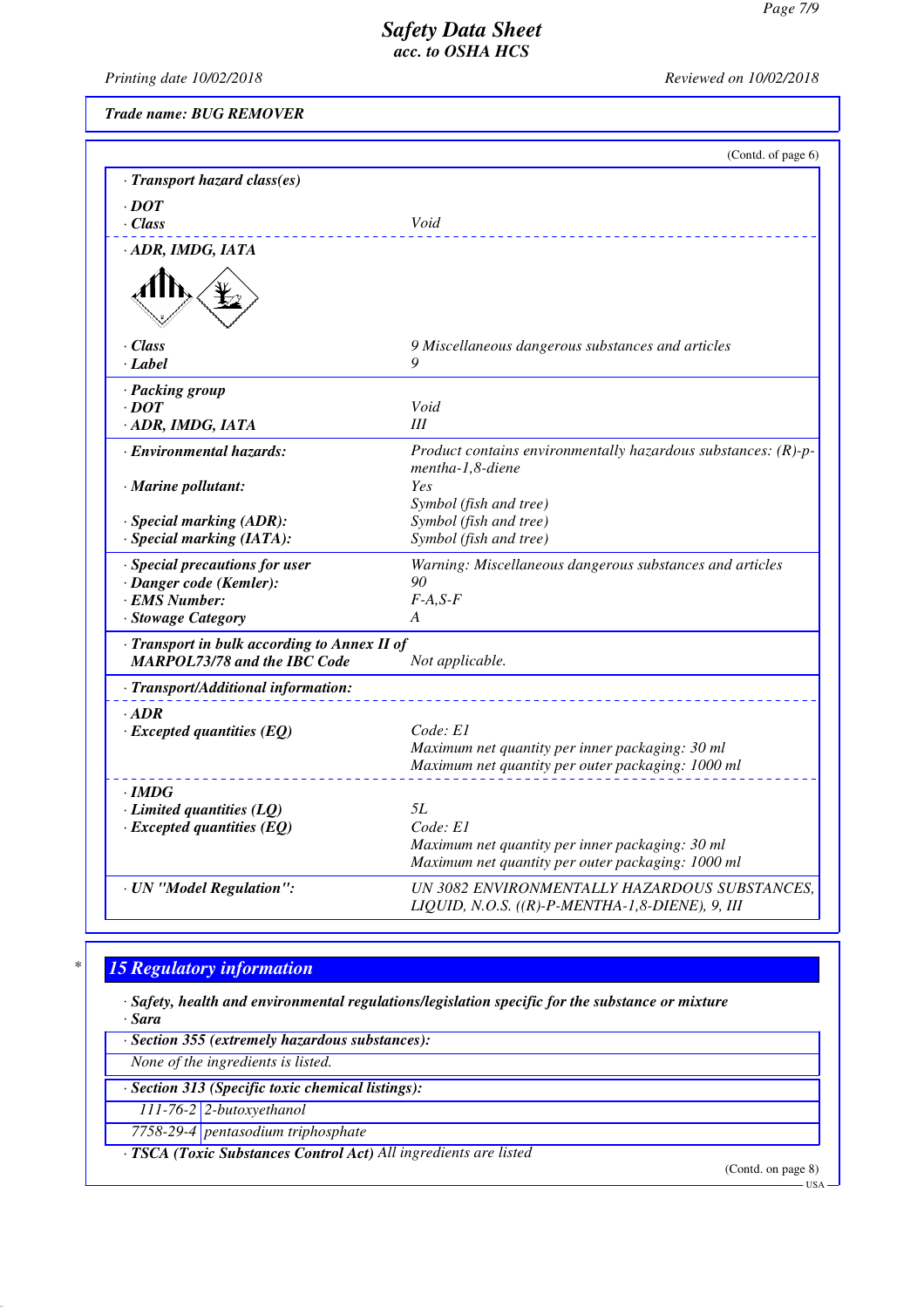*Printing date 10/02/2018 Reviewed on 10/02/2018*

*Trade name: BUG REMOVER*

|                                                                                                                                                           | (Contd. of page 7) |
|-----------------------------------------------------------------------------------------------------------------------------------------------------------|--------------------|
| · TSCA new (21st Century Act) (Substances not listed)                                                                                                     |                    |
| d-limonene                                                                                                                                                |                    |
| · Proposition 65                                                                                                                                          |                    |
| <b>Chemicals known to cause cancer:</b>                                                                                                                   |                    |
| None of the ingredients is listed.                                                                                                                        |                    |
| · Chemicals known to cause reproductive toxicity for females:                                                                                             |                    |
| None of the ingredients is listed.                                                                                                                        |                    |
| · Chemicals known to cause reproductive toxicity for males:                                                                                               |                    |
| None of the ingredients is listed.                                                                                                                        |                    |
| · Chemicals known to cause developmental toxicity:                                                                                                        |                    |
| None of the ingredients is listed.                                                                                                                        |                    |
| · Carcinogenic categories                                                                                                                                 |                    |
| · EPA (Environmental Protection Agency)                                                                                                                   |                    |
| 111-76-2 2-butoxyethanol                                                                                                                                  | NL                 |
| · TLV (Threshold Limit Value established by ACGIH)                                                                                                        |                    |
| $111-76-2$ 2-butoxyethanol                                                                                                                                | A3                 |
| · NIOSH-Ca (National Institute for Occupational Safety and Health)                                                                                        |                    |
| None of the ingredients is listed.                                                                                                                        |                    |
| GHS05<br>GHS07                                                                                                                                            |                    |
| · Signal word Danger                                                                                                                                      |                    |
| · Hazard-determining components of labeling:<br>Sodium silicate<br>d-limonene                                                                             |                    |
| <b>Hazard statements</b>                                                                                                                                  |                    |
| Causes severe skin burns and eye damage.                                                                                                                  |                    |
| May cause an allergic skin reaction.<br>· Precautionary statements                                                                                        |                    |
| Do not breathe dusts or mists.                                                                                                                            |                    |
| Wash thoroughly after handling.                                                                                                                           |                    |
| Contaminated work clothing must not be allowed out of the workplace.                                                                                      |                    |
| Wear protective gloves/protective clothing/eye protection/face protection.                                                                                |                    |
| If swallowed: Rinse mouth. Do NOT induce vomiting.<br>If on skin (or hair): Take off immediately all contaminated clothing. Rinse skin with water/shower. |                    |
| IF INHALED: Remove person to fresh air and keep comfortable for breathing.                                                                                |                    |
| If in eyes: Rinse cautiously with water for several minutes. Remove contact lenses, if present and easy to do.                                            |                    |
| Continue rinsing.                                                                                                                                         |                    |
| Immediately call a poison center/doctor.                                                                                                                  |                    |
| Specific treatment (see on this label).                                                                                                                   |                    |
| If skin irritation or rash occurs: Get medical advice/attention.<br>Wash contaminated clothing before reuse.                                              |                    |
| Store locked up.                                                                                                                                          |                    |
| Dispose of contents/container in accordance with local/regional/national/international regulations.                                                       | (Contd. on page 9) |